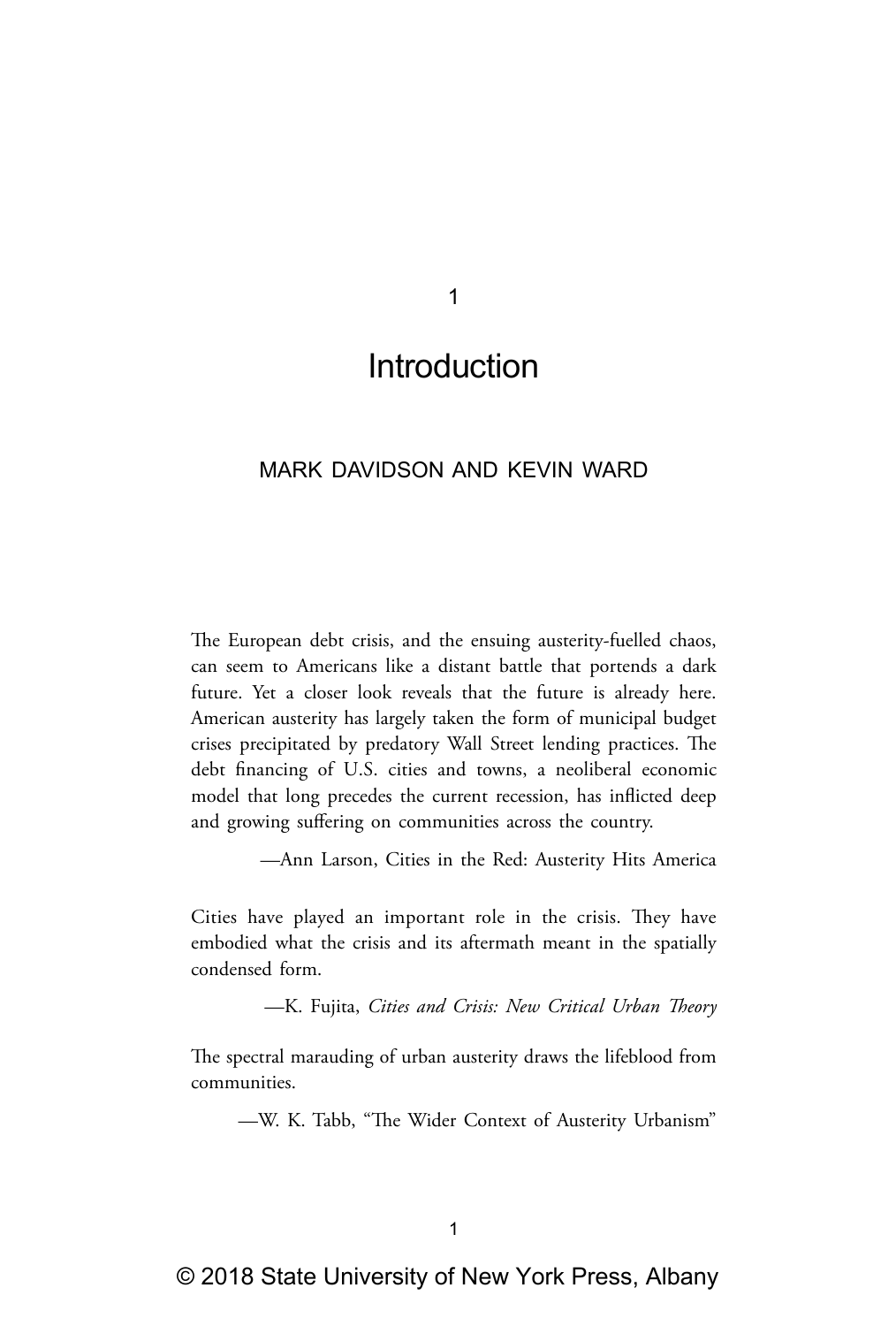Rewind just over five years. It is the summer of 2011. Jefferson County, Alabama, was hitting the national headlines. This unlikely candidate for national media attention had become the latest victim of municipal fiscal crisis. The county suddenly faced a massive budget shortfall due to a Supreme Court decision that rendered Jefferson's \$70 million occupational tax unconstitutional. In addition, the county was facing burgeoning repayments on a \$3.14 billion sewer works project. This infrastructure program had been financed by Wall Street firm JP Morgan, one of a number of investment banks that had been eager to sell complex debt vehicles to cash-hungry municipalities. Unfortunately, the financial "solutions" sold by the investment bankers turned out to carry huge risks. And this was not an isolated incident. Across urban America city and county governments were going to be left counting the cost both figuratively and literally of experimenting with a range of financial vehicles (Davidson & Ward, 2014).

As Jefferson's recessionary budget crunch, which had begun in 2008, came to a climax in Summer 2011, so the county started to implement the types of cutbacks that have become a defining feature of U.S. austerity, characterized by "fiscal-discipline, local-government downsizing and privatization" (Peck, 2014, p. 18). In June 2011, the county started a process of cutting its workforce, sacking seven hundred employees, approximately one-third of those who had worked for it. By November 2011, the city government's efforts to balance its budget had failed to such an extent that it filed for Chapter 9 bankruptcy. It was not the first city government to make this move, of course. Thirteen municipalities filed between 2008 and early 2013, of which five were dismissed. That is, though, less than 1% of all those eligible according to their particular state's legislation (http://www.governing.com/blogs/bythe-numbers/municipal-bankruptcy-rate-and-state-law-limitations.html).

In the case of Jefferson County, the bankruptcy filing totaled \$4.2 billion for the county of 658,000 residents. That is nearly \$6,400 per person! This was the biggest bankruptcy by a U.S. city or country until two years later—June 2013—in Detroit's \$18 billion case. In the course of bankruptcy proceedings, the apparent predatory and opaque lending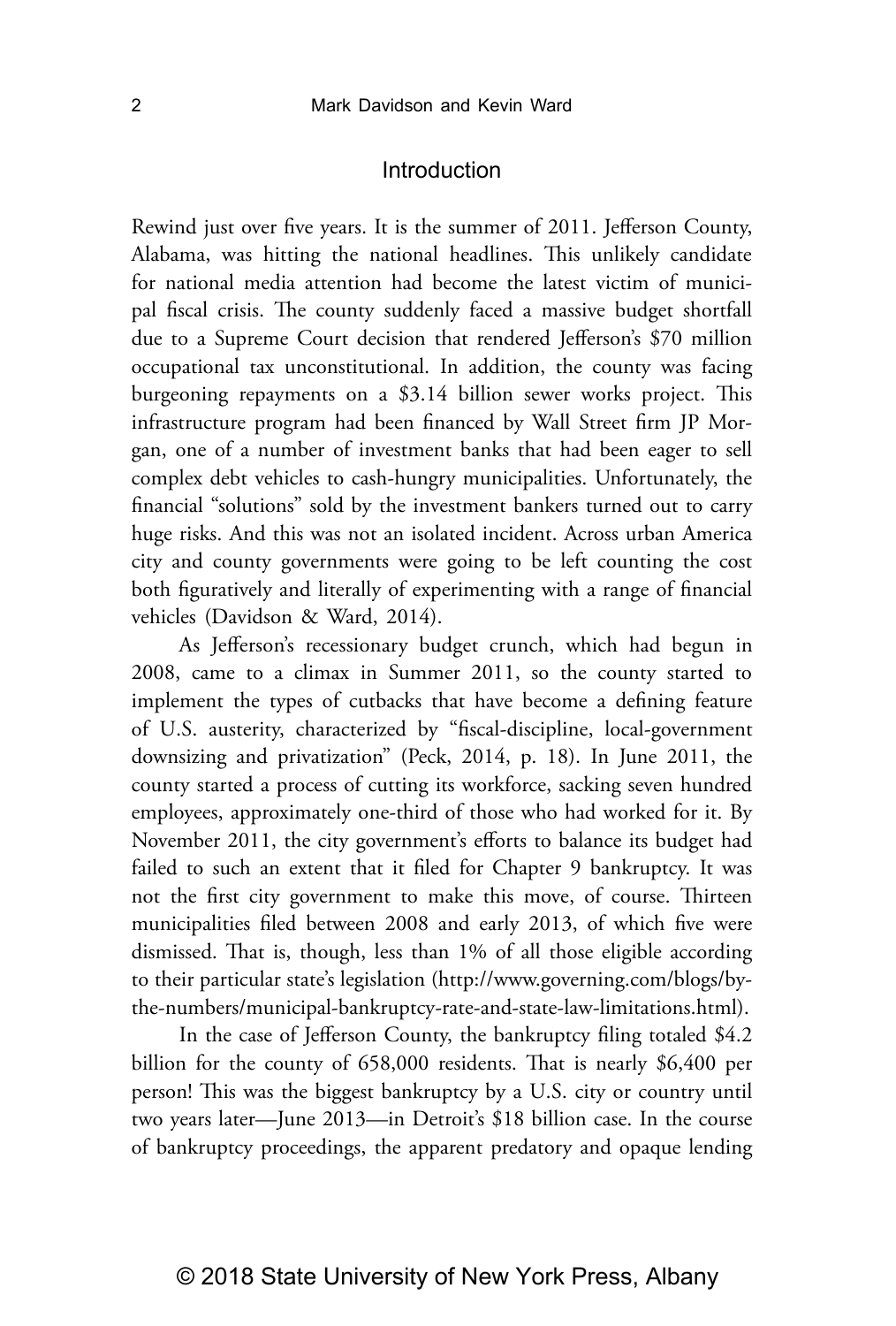practices of JP Morgan resulted in the Securities and Exchanges Commission fining the firm \$75 million and denying it \$647 million in future fees. The bankruptcy court also approved a settlement that included writing off \$1.4 billion in debt associated with the sewer financing deal.

In the midst of Jefferson County's attempt to resolve its fiscal crisis, County Commissioner Jimmie Stephens commented that "[t]hese steps are the beginning of a new era . . . a reduced level of services for the citizens of Jefferson County" (Wyler, 2011, np). Cutbacks within the county have slashed the city's payroll. Further rollbacks continue as the state government continues on its own austerity drive. In addition to losing public services such as fire, libraries, and police, Jefferson's residents also now face possible school closures. Since 2008, the county has run a \$10 million deficit within its school budget. As Alabama withdraws educational funding, there is no capacity within the county's budget to address the financing shortfall. What is emerging is a much-reduced state, with few in the county immune to the consequences of austerity. When Jefferson emerged from bankruptcy just before the end of 2013, the county was a financial and political mess. The repercussions of this economic and political meltdown were felt immediately in the form of rises in the sewage rates paid by residents. The county is also faced with a hugely uncertain financial future (http://www.al.com/news/birmingham/index.ssf/2014/12/ one\_year\_later\_jefferson\_count.html). And it was not alone.

Jefferson County's story of fiscal collapse places it at the forefront of the most recent wave of U.S. urban restructuring. Precarious infrastructure financing, inadequate local fiscal tools, bankruptcy, unprecedented cutbacks: the county contained a nightmarish combination of factors that have, in varying degrees, played out across the whole country. With hindsight, it is almost as if those in charge had a death wish, or perhaps more aptly, a debt wish (Sbragia, 1996). While exceptional with regard to its levels of debt and leveraged financing—the only comparative civic entity being Detroit—Jefferson County's budgetary collapse represents a fate that many U.S. cities are still actively trying to avoid.

Since 2007, U.S. cities have been implementing austerity policies. The most extreme forms of austerity have been witnessed in cities such as Detroit, Michigan, and Vallejo, California, where employees and retirees have seen their incomes slashed and health care cut. However,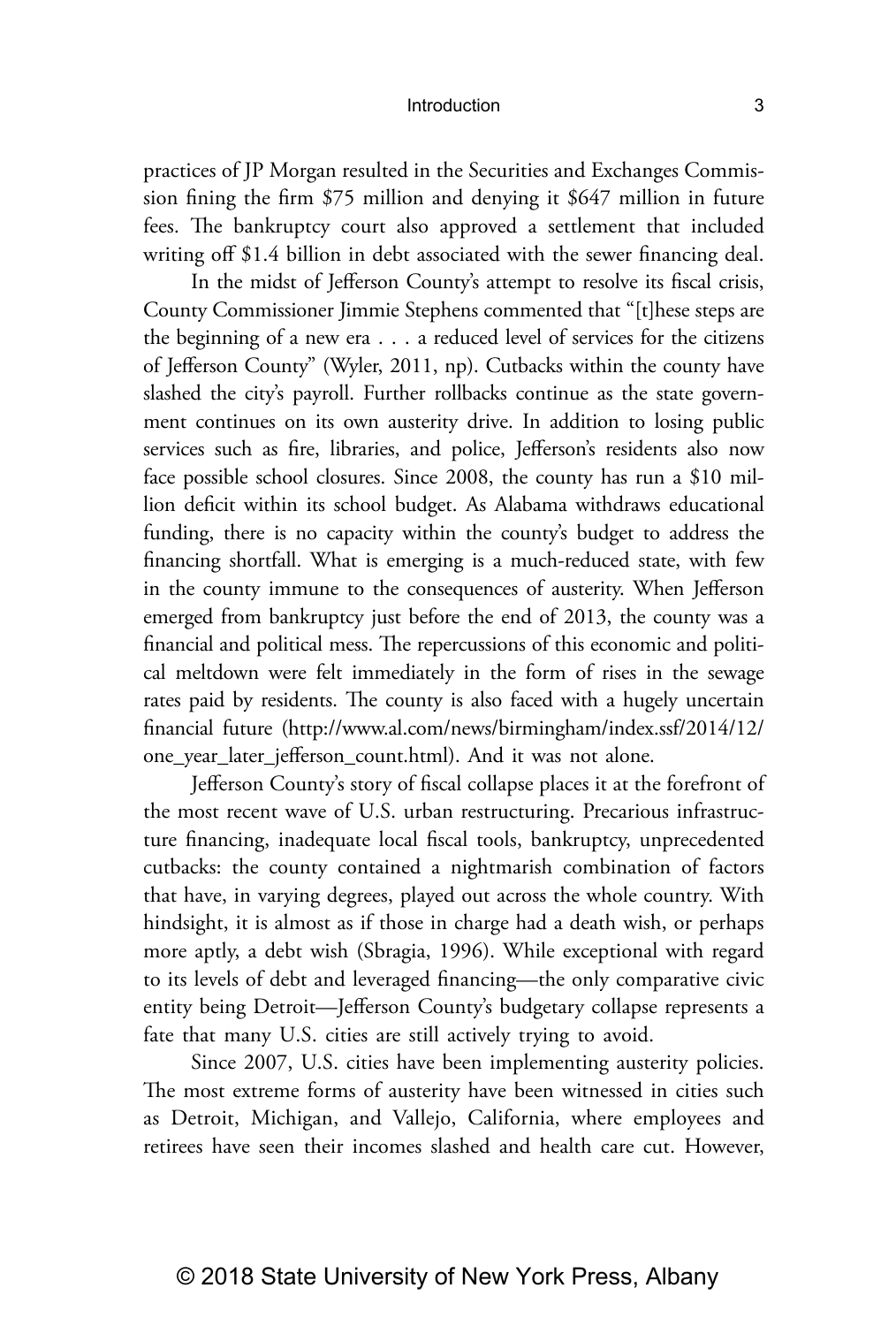a less dramatic and more insidious process of austerity reform has been undertaken across most U.S. cities. At the height of the fiscal crisis, the National League of Cities described the fiscal situation across the United States in the following way:

The nation's city finance officers report that the fiscal condition of the nation's cities continues to weaken in 2010 as cities confront the effects of the economic downturn. Local and regional economies characterized by struggling housing markets, slow consumer spending, and high levels of unemployment are driving declines in city revenues. In response, cities are cutting personnel, infrastructure investments and key services. (NLOC, 2010, p. 1)

In 2010, 90 percent of U.S. municipal finance officers reported the implementation of spending cuts to counter falling revenues (ibid). U.S. urban austerity has therefore involved budget balancing processes whereby many "nonessential" items have been taken out of city budgets. However, in already lean neoliberal governments, this has often involved the redefinition of what is "essential." The most common austerity reforms have been personnel cuts that have stripped staffing levels down to a minimum and the cancellation or delay of infrastructure projects (ibid.). Alongside these reforms, many cities have instituted hiring freezes and/or wage reductions. The last eight years of austerity have therefore reshaped the composition of most city governments and redefined what types of projects a city may undertake.

Only now—in 2016—are some cities seeing their reconfigured budgets return their fiscal status to prerecession levels, and even then for most cities the recovery remains weak and inconsistent (NLOC, 2014). A similar trend has occurred at the state level, with fiscal rebuilding slow and painful for many (NASBO, 2014). At the federal level, the policies and the discourse are different. President Obama has persistently urged European leaders to follow the United States's example by increasing public expenditure to support slumping private sector growth (Bull & Bohan, 2012). However powerful this rhetoric is, it disguises the fact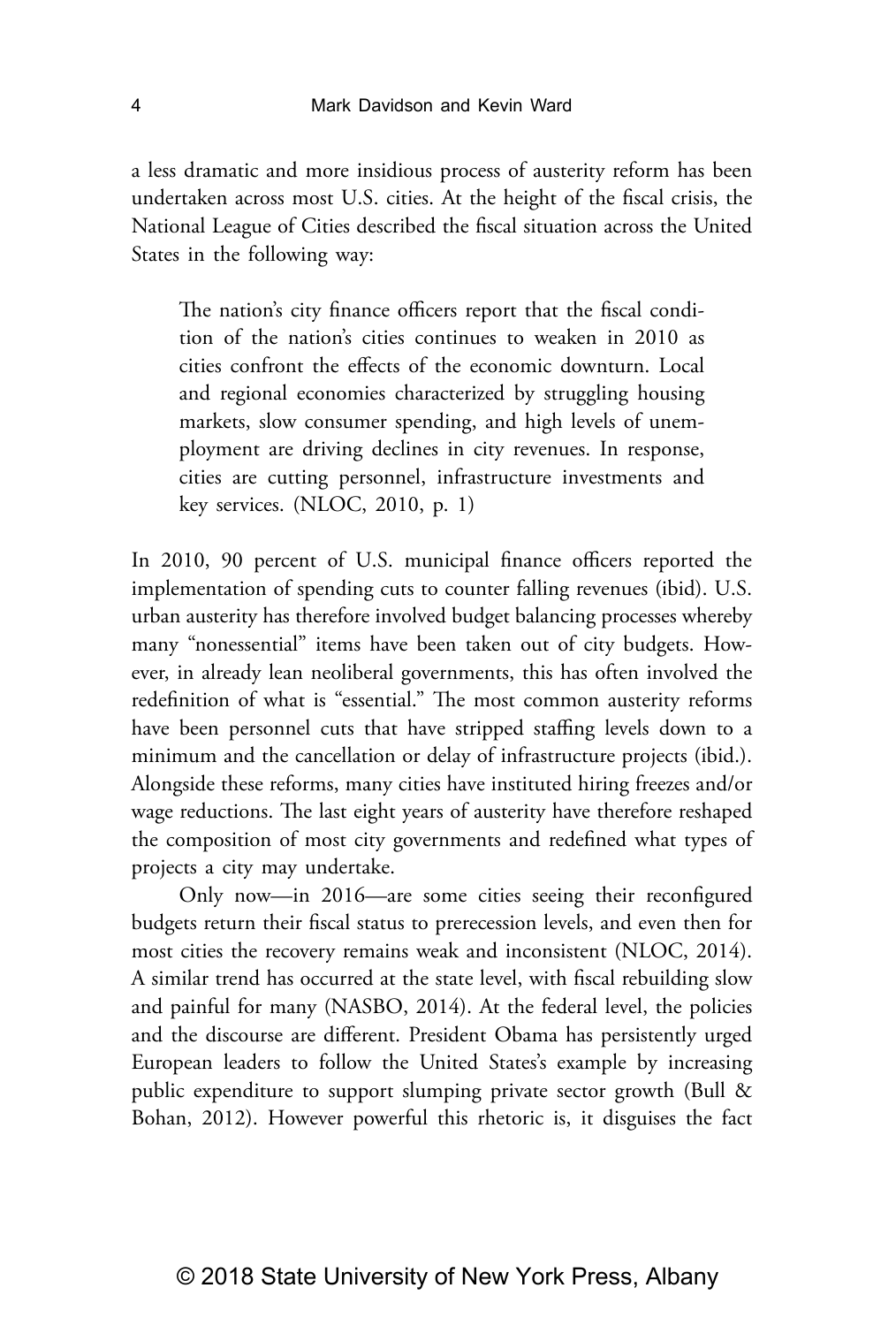that the United States has been undergoing a major austerity drive of its own (Dolan, 2015). For example:

[U.S. federal] Government spending at all levels is far below the level of any other recent recovery. Sixteen quarters after the end of the recession, spending during past recoveries has been 7–15% *higher* than it was at the start. This time it's 7% *lower,* despite the fact that the 2008–09 recession was the deepest of the bunch. Reagan, Clinton, and Bush all benefited from rising spending during the economic recoveries on their watches. Only Obama has been forced to manage a recovery while government spending has plummeted. (http://www.motherjones.com/kevin-drum/2013/09/ obama-austerity-wrecked-american-economy)

The logic underpinning this approach is that "strategies of fiscal constraint can, counter-intuitively, produce expansionary effects in national economies" (Clarke & J. Newman, 2012, p. 301; see also Krugman, 2011). Yet, due in large part to the nature of its fiscal system (Oates, 1999; Peck, 2014), the federal government has been able to leave the dirty work and the heavy lifting of the "doing" of austerity to state and local governments. In the United States, then, austerity has been very much concerned "with social, spatial and scalar strategies of *redistribution*; it is about making 'others' pay" (Peck, 2014, p. 20). In many senses this has not marked much of a departure from past practices and strategies of the federal government. Recent years have seen nation-states restructuring themselves from within regardless of their organizational point of departure. This has involved functions and responsibilities being taken on by others, such as community organizations and private sector firms. It has also seen the emergence of what Brenner (2004) termed "new state spaces," whereby subnational branches of the state have been conscripted to do the work required of them under neoliberalization (Brenner et al., 2010). Under the U.S. variant of austerity urbanism this pattern has continued with the fiscal disciplining of municipalities and state authorities.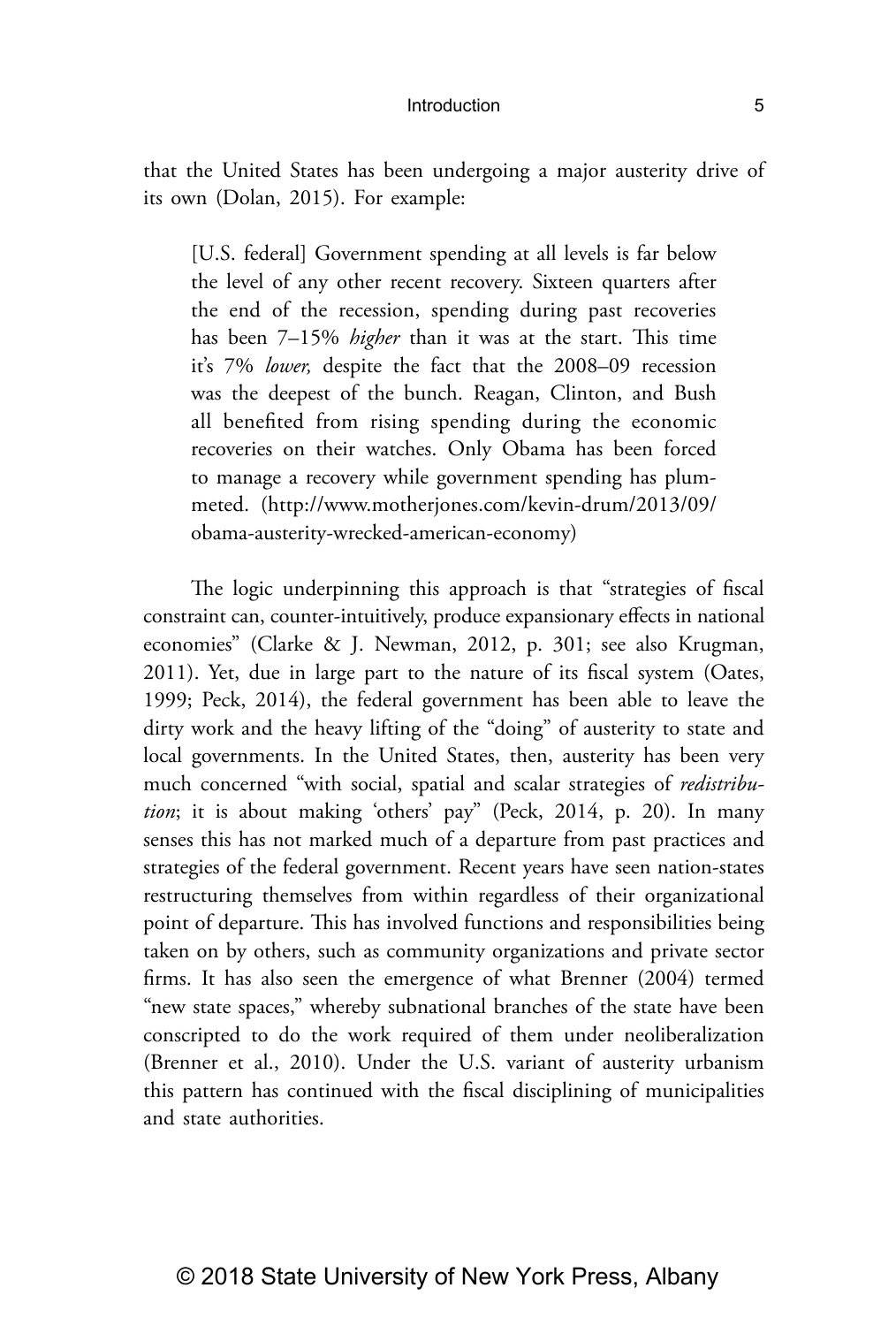Of course, austerity was not always *the* response to the latest structural economic crisis. As the global economy threatened to unravel between 2007 and 2009, many policymakers and commentators (re) embraced Keynesianism (Krugman, 2014; Rudd, 2009). For some this was an opportunity to (re)assert the analytical superiority of an alternative economic doctrine (Galbraith, 2008). Yet in the context of what has been labeled "the Great Recession," the embrace of anti-austerity policies was also supported by others. As national governments found themselves the necessary saviors of corrupted and broken banking systems, state investment in the economy was championed, albeit momentarily (see Greenspan, 2013), by some of the most ardent supporters of neoliberal capitalism. Some of the key conductors of global capitalism, such as former Goldman Sachs CEO and then secretary of the treasury Hank Paulson, found themselves instigating unprecedented state interventions into the national economy. No straight route from structural economic crisis to austerity therefore existed. Initial responses varied across national contexts, and in places such as the United States, expansionary fiscal policies—such as the *Emergency Economic Stabilization Act of 2008* were implemented.

There are many ways to interpret the subsequent transition toward austerity. For some, it should be explained as the reassertion of political and economic power by elites (Callinicos, 2012). Others have claimed that it resulted from a change in political strategies on the political Right (Williamson, 2013). The analysis of global institutions such as the International Monetary Fund argue that austerity emerged—where properly rolled out—as the correct response to economic restructuring (Batini et al., 2012). For Peck (2014, p. 20; original emphasis), what has been witnessed is "a concerted *renarration* of the financial crisis in the form of new homilies of (local) state failure." Whatever the best explanation, there is little doubt that a concerted process of state and social restructuring has been underway across many countries of the Global North. After a brief period of state intervention in the economy, we have therefore witnessed efforts to get the state out of the way of processes of capital restructuring. Ironically, in order for that to happen *more not less* state activity has been required. Furthermore, we have seen the state actively pursuing reforms to create greater opportunities for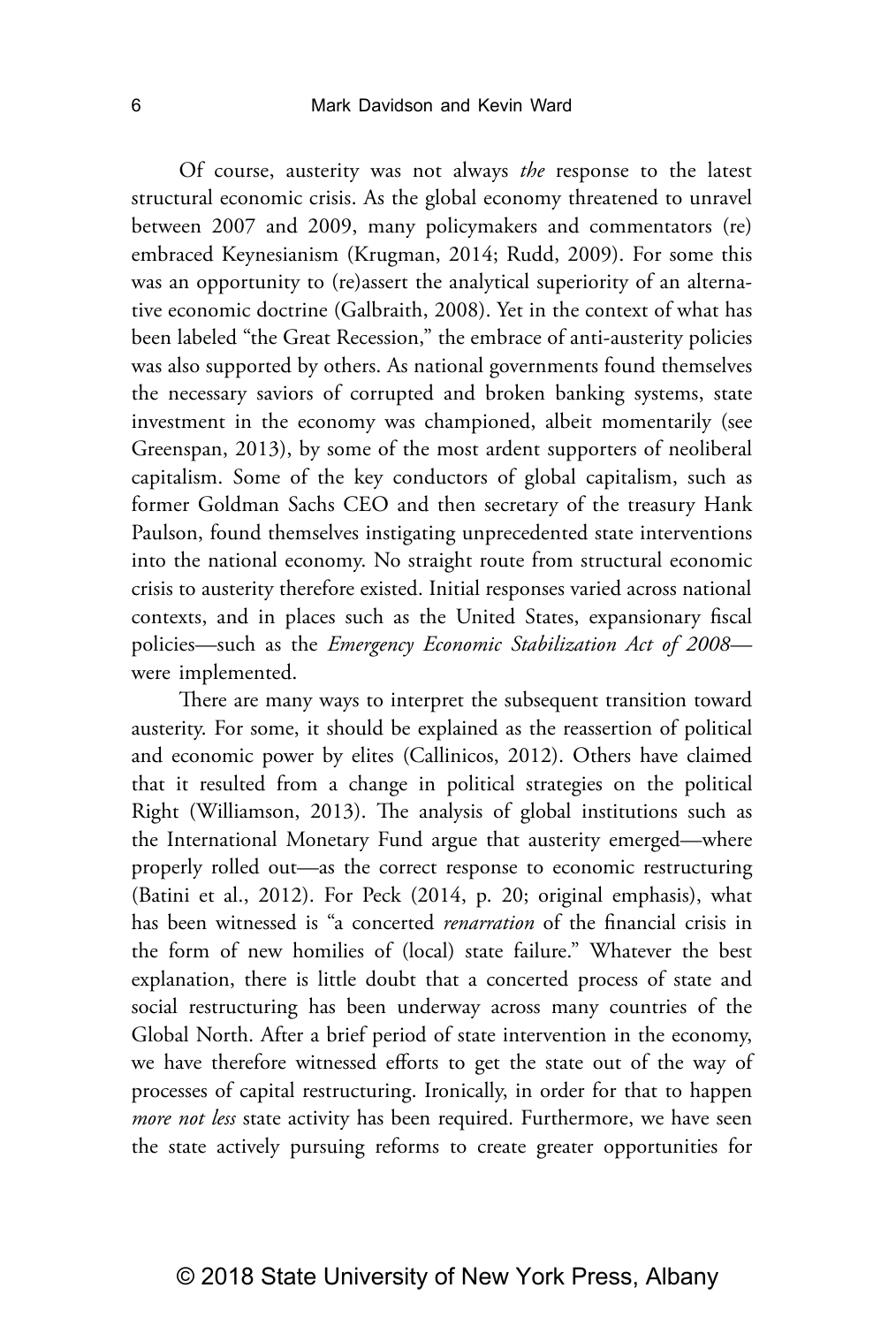Within this context, the American version of austerity deserves particular attention. In the immediate post-crisis period, the Obama administration injected billions of dollars into the U.S. economy. This stimulus package became very much the counterpoint to the European context, where many governments resisted similar deficit spending. This period was to end with the curtailment of federal stimulus funds. What has followed has returned federal fiscal structures to what has been the norm since the 1980s (Harvey, 1989; Peck, 2012). Municipal and state governments have therefore again found it necessary to provide public services without federal support. However, they must now do this in an even more uncertain economic situation and in the wake of decades of neoliberalization which has left them much "leaner" that they were in the 1980s. With fewer levers to pull and with many of its traditional functions and services no longer under their control, branches of the state have found themselves with relatively few budgets over which they can make the cuts demanded of them. It is perhaps not a surprise, then, that many U.S. cities have adopted relatively similar strategies (Ross et al., 2014); they are, after all, being forced to choose from a relatively limited menu. "What is striking about local strategies is just how un-local they are" wrote Peck and Tickell (1994, p. 281) more than two decades ago. This continues to characterize much of the "local" policy landscape in austerity urban America.

## Austerity Defined

It is important to acknowledge the complicated, contested, and long history to austerity. In many ways, there are a variety of national-specific types of austerity, each with its own histories and meanings, reflecting the work that has been done by the term over the years. So, it is a notion that has a sense of geography embodied in its very DNA. That makes statements about a general type of austerity only partially useful. Nevertheless, there are some shared characteristics and features that are worth noting, not least because what in recent years has emerged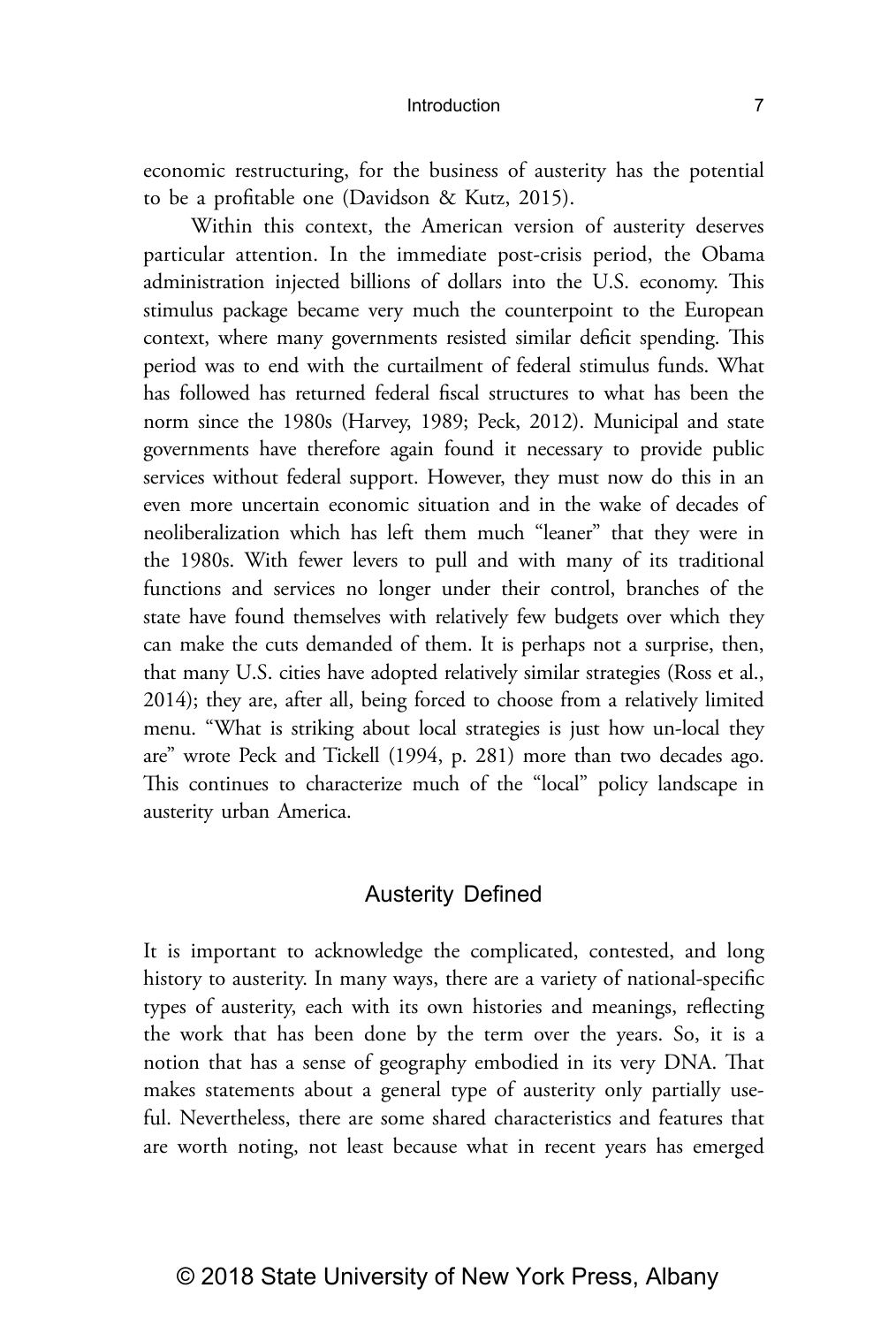in geographically discrete nations around the world is a variegated and relationally constituted austerity, one that is in part made through connections between nations and cities.

So, in general terms, austerity can be characterized as an economic and social reform agenda premised upon fiscal constraint and deficit reduction, reduced state expenditure, shrinking government achieved via privatization, and significant cuts to social welfare. All of these reforms are intended to restore an economy to a competitive position. As Mark Blyth (2012, p. 2) explains:

Austerity is a form of voluntary deflation in which the economy adjusts through the reduction of wages, prices and public spending to restore competitiveness which is (supposedly) best achieved by cutting the state's budget, debts, and deficits. Doing so, its advocates believe, will inspire "business confidence" since the government will neither be "crowding-out" the market for investment by sucking up all the available capital through the issuance of debt, nor adding to the nation's already "too big" debt.

If a state amasses fiscally burdensome debt or social welfare functions, austerity therefore becomes a perceived route within which relative competiveness can be restored. Indeed, proponents of austerity reforms often point toward the largesse of the state (e.g., excessive social welfare and public employee spending) as the cause of economic stagnation and the consequent need for state restructuring (Edsall, 2012).

Economic austerity has its origins in liberal economic theory, in the works of people such as John Locke, David Hume, and Adam Smith. Liberal theorists, Blyth (2012) argues, were consistently concerned with the state, with some arguing against its necessity (i.e., Hume and Locke) and others arguing about who should pay for the state (i.e., Smith). In liberal formulations of state theory, the market becomes a mechanism to achieve social order, and the state introduces problems into the market-based social system. When an economic crisis occurs, the solution is often a reassertion of market forces (i.e., deregulation) and a withdrawal of the state as a significant market actor (i.e., public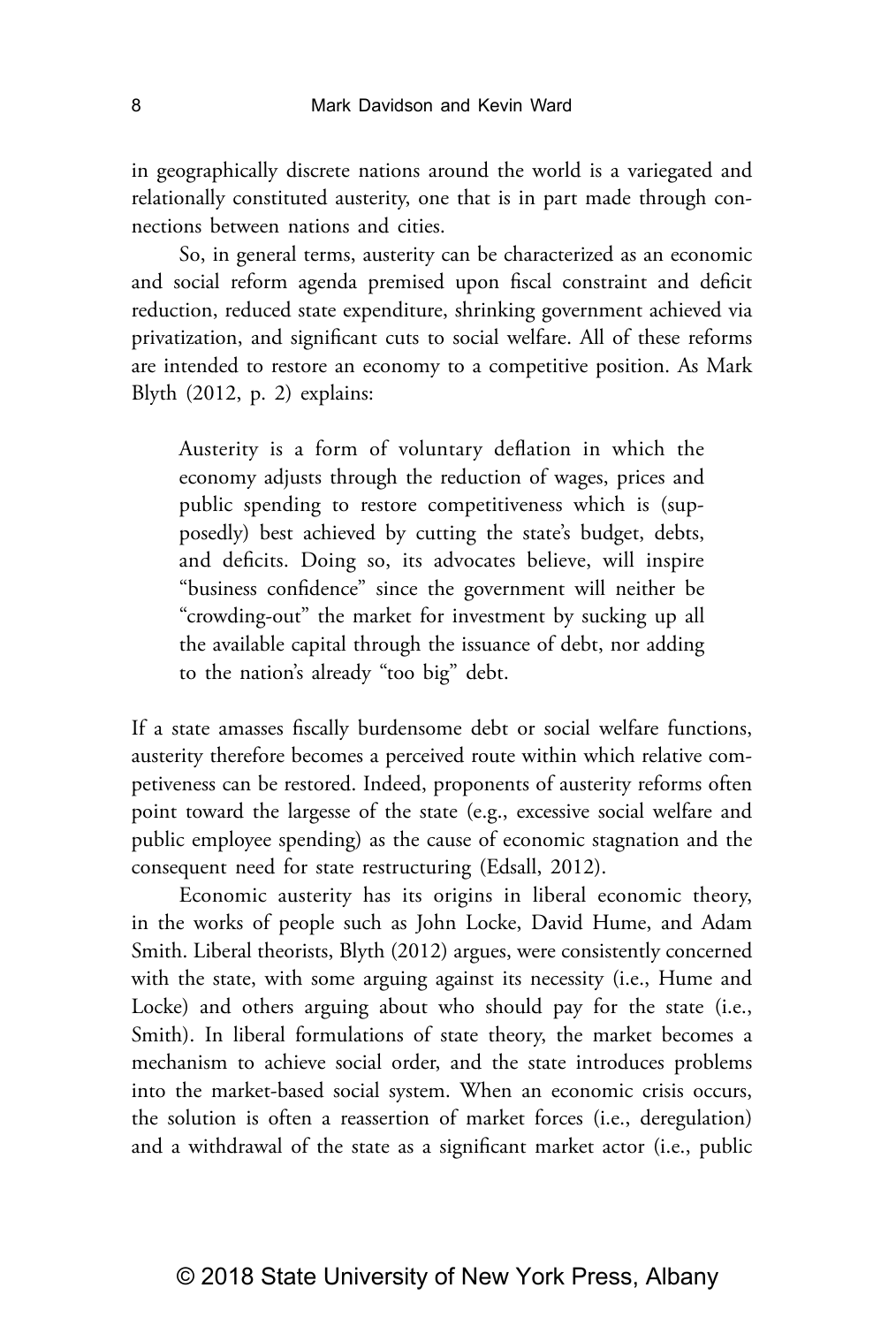spending cuts). As liberal theory has waxed and waned in popularity in different nations, so has an embrace of antistate (including austerity) reform. In the 1920s, austerity became a widely adopted reform model. In the United States, Herbert Hoover's treasury secretary, Andrew Mellon, argued the response to the crisis of the late 1920s and early 1930s should be to "liquidate labor, liquidate stocks, liquidate the farmers, liquidate real estate," so that the "rottenness [will be purged] out of the system. . . . People will . . . live a more moral life . . . and enterprising people will pick up the wrecks from less competent people" (cited in Blyth, 2013, p. 84). As the implications of such thought and associated reform became evident in 1930s Europe, the legitimacy of austerity—and the liberal thought that inspired it—receded. Blyth (2013) argues the only places you could actually find austerity proponents through the mid-twentieth century were in Germany and within the small cabal of Austrian School economists. Austerity only reemerged as a legitimate reform option as part of the resurgence of (neo)liberal doctrine in the 1980s (Harvey, 2005; Peck, 2010).

New York City's fiscal crisis of 1975 is often identified as a trigger point in the rise of U.S. neoliberal governance (Harvey, 2005; Tabb, 1982). From the 1960s onward, New York City had run significant deficits as it relied on federal aid to counter recessionary decline. In 1975, the city finally ran out of cash, as financiers refused to renew loans. Estimates of the city's total deficit run from \$600 million to \$2.2 billion. The "remedy" imposed on New York City involved deferring fiscal revenues to bondholders, curbing union power, implementing wage freezes, cutting back public employment, slashing public services, and imposing user fees (Lichten, 1986; Tabb, 1982). This combination of fiscal disciplining techniques subsequently became a blueprint for the 1980s neoliberal reinvention of a restructured government:

This amounted to a coup by the financial institutions against the democratically elected government of New York City. . . . The New York crisis was, Zevin argues, symptomatic of "an emerging strategy of disinflation coupled with a regressive redistribution of income, wealth and power" . . . the purpose of which was "to show others that what is happening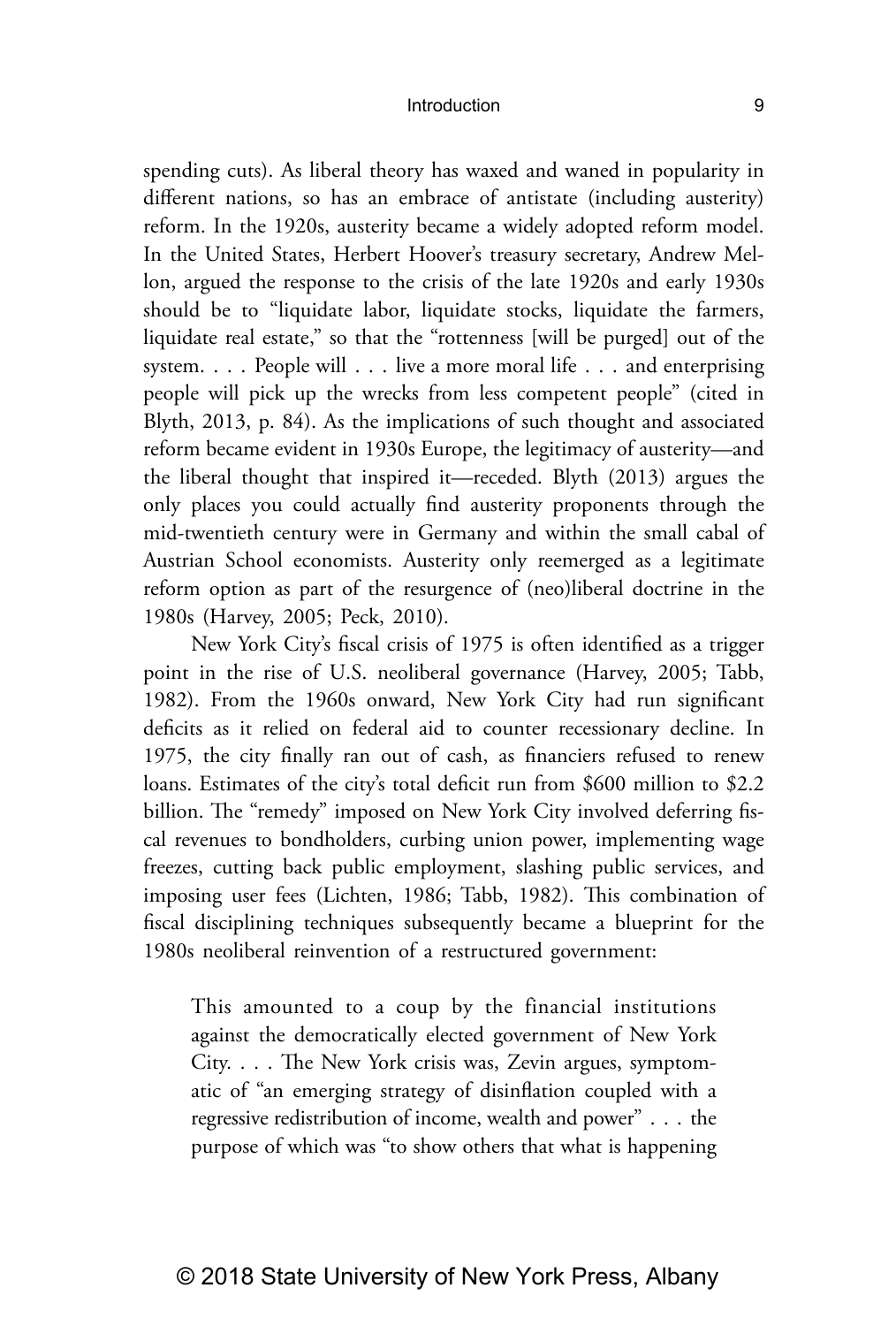to New York could and in some cases will happen to them." (Harvey, 2005, pp. 45–46)

In the years that followed, cities across the U.S. and in many other nations were to undergo a similar disciplining process (Brenner & Theodore, 2002; Peck & Tickell, 2002). In the United States, gone were the political culture and institutions of "New Deal Democrats" and in its place was generated a new regime of fiscal retrenchment, competition, and discipline. As Clark and Ferguson (1983, p. 5) found: "The New Deal coalitions have broken down and New Fiscal Populist leaders have devised new modes of governance and specific policies consistent with more limited resources and current citizen preferences." This resource-scarce environment appeared to demand austerity, and in retrospect the neoliberalized rounds of restructuring over the course of the 1980s and 1990s in urban America were simply the warmup for the main event, as advocates of free-market restructuring have made hay in the political slipstream of the Great Recession.

U.S. austerity initially came in the form of the federal government withdrawing redistributive funding and the emergence of an entrepreneurial urban system that demanded cities take more fiscal responsibility and, consequentially, operate services with fewer resources (Harvey, 1989). This occurred at the same time as the federal government was divesting itself of social welfare responsibilities and, thus, placing greater burdens on state and local governments (Peck, 2012). The transformation of urban governance in North America and much of Europe over the past four decades has therefore involved a certain type of austerity, one premised on ideological commitments to state downsizing, the insertion of market forces into many aspects of government leading to the production of a particular neoliberalized form of statecraft (Peck, 2001; Peck & Tickell, 2002).

In the United States, the decades preceding the 2007–08 financial crisis and Great Recession were dominated by this neoliberal reform agenda. From the 1980s onward, the hegemonic political ideology had demanded that state spending (with the possible exception of military spending) be reduced (Harvey, 2005). Across both North America and Western Europe, entire social systems became privatized. The current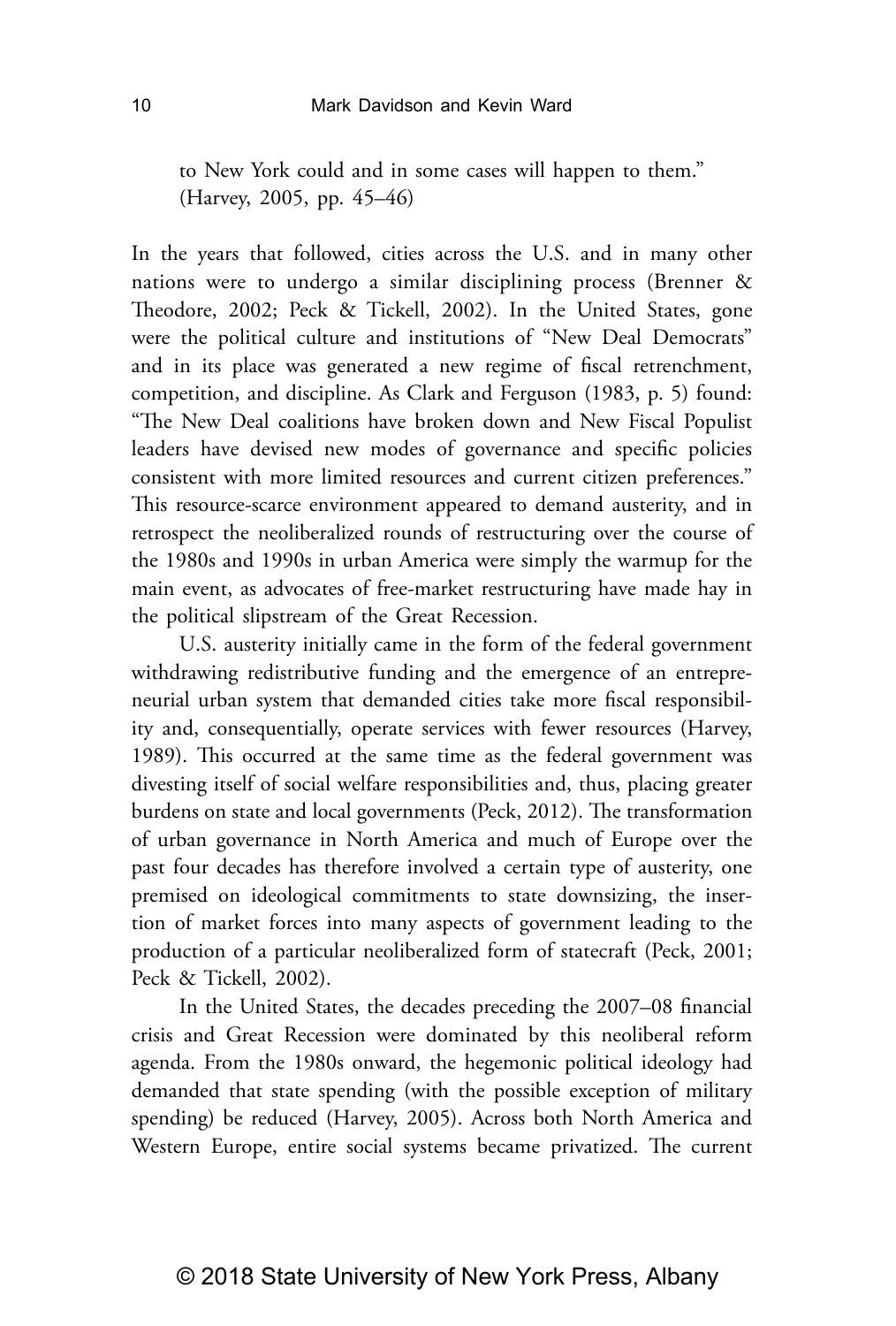bout of austerity reform has therefore been implemented on an already austere governmental landscape:

One way or another, fiscal conservatism is established as a bipartisan condition. This is reflected, in turn, in a pattern of fiscal revanchism that is quite unprecedented in its reach and intensity, even in comparison with the Reagan and Gingrich revolutions of the 1980s and 1990s. (Peck, 2012, p. 639)

Today's U.S. austerity reforms must therefore go farther, reach great depths, in order to find in the state retrenchment a commitment to austerity demands. It is in this extreme or severe context that health care, pensions, and social services have been cut and withdrawn across many cities (Davidson & Kutz, 2015; Davidson & Ward, 2014; Peck, 2012).

The 2008 financial crisis, which was subsequently engineered into a sovereign debt crisis (Blyth, 2013), and the austerity that has been implemented to remedy it, therefore involves a strange paradox. In the immediate fallout of the financial crisis, it appeared evident that the self-regulating and wealth-generating promises of neoliberal doctrine had been false. Indeed, this doctrine was identified as the cause of the economic calamity. In a now infamous piece written by then Australian prime minister Kevin Rudd (2009, np), it was claimed that neoliberalism was finished:

The global financial crisis has demonstrated already that it is no respecter of persons, nor of particular industries, nor of national boundaries. It is a crisis which is simultaneously individual, national and global. It is a crisis of both the developed and the developing world. It is a crisis which is at once institutional, intellectual and ideological. It has called into question the prevailing neo-liberal economic orthodoxy of the past 30 years—the orthodoxy that has underpinned the national and global regulatory frameworks that have so spectacularly failed to prevent the economic mayhem which has now been visited upon us.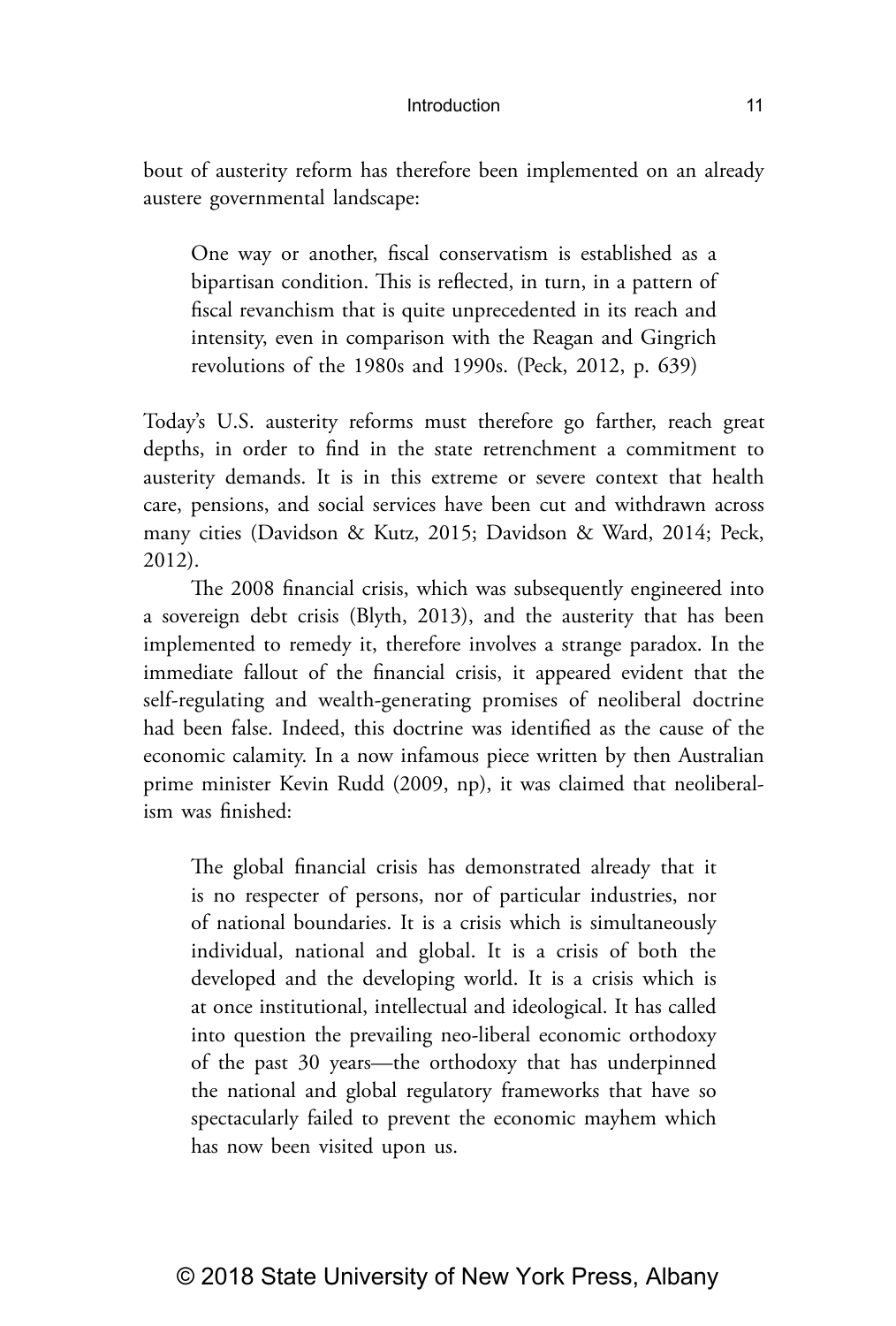Given that these criticisms were coming from political elites, it is not immediately apparent how more austerity became the fix for already austere neoliberal nations and cities.

Part of the answer is ideological. Blyth (2013), for example, has claimed that part of the appeal of austerity is moral. In many European countries austerity has connotations to postwar reconstruction efforts and the collective project of national rebuilding. For example, in the UK, the notion of austerity draws partially and selectively on "a collective memory of rationing, making do and mending, and a culture of constraint" (Clarke & J. Newman, 2012, p. 307; see Kynaston, 2007, 2010). It is not a signifier of wholly negative resonance. Despite being an undeniably painful experience, austerity can therefore be regarded as virtuous and self-sacrificing.

In the United States the ideological landscape is dramatically different. The war-tinted appeal of austerity does not resonate to the same extent. In addition, the idea of deficit spending has become a difficult political sell:

Pitched battles between haves and have-nots over health care, taxes, union rights and unemployment benefits—as well as, at the local level, cuts in police protection, garbage collection, and the numbers of teachers—have dominated public debate. A stagnant economy, ballooning deficits, and the mushrooming strength of antigovernment forces are producing a set of wedge issues centered on fiscal conflict and budget shortages to create a new politics of scarcity. (Edsall, 2012, p. 13)

While American austerity is being shaped by the particularities of its ideological and governmental structure (Peck, 2014), austerity itself has become a global creed. As Fontana and Sawyer (2011, pp. 57–58) note: "No policymaker around the world seems immune." From global institutions such as the International Monetary Fund down to thousands of local governments, reforms have been undertaken that have the effect of making government more austere. After decades of neoliberal reforms, governments across the Global North faced the 2008 Great Recession with very few resources to withstand a generational economic crash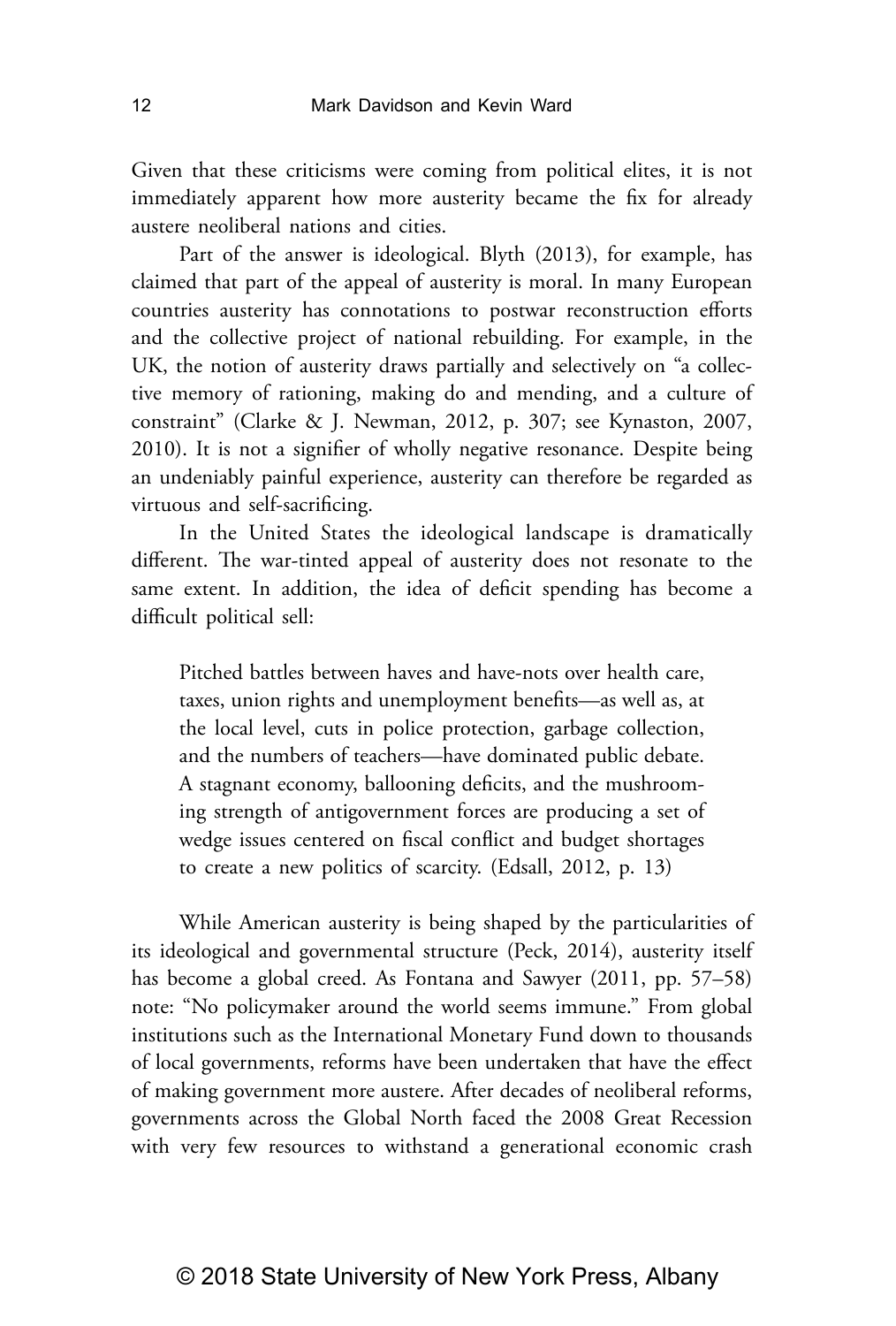(Peck, 2010, 2012). Many national governments had already reduced social welfare spending, run down surpluses, sold off state assets, and divested themselves of economic decision making (Plant, 2012). All of which meant that when the financial sector found itself bankrupt in 2007–08, many national governments struggled to find easy solutions to the fiscal crisis.

The poster child of austerity is, of course, Greece. Following the dramatic, but relatively swift, economic restructurings that took place in Iceland (Boyes, 2009) and Ireland (Kinsella, 2012), Greece has found itself in a protracted and politically charged bankruptcy (Varoufakis, 2014). The battle that has taken place over Greece's debt repayments is indicative of broader struggles over austerity reform. Burdened with unpayable debts—Greek debt is 175 percent of GDP—the Greek electorate put the left-wing party Syriza in government early in 2015. Following their election success, Syriza has pursued an anti-austerity program and, in doing so, has found itself pitched against the "troika" of creditors: the International Monetary Fund, European Central Bank, and European Union. The troika has only been willing to fund otherwise bankrupt Greece with the condition that further austerity reforms are implemented. These include privatization of state assets, reductions in state payments and benefits, reduced social services, and the production of budget surpluses. While its immediate place in the European Union seems secure for now, its longer-term future (and, inter alia, that of the EU) remains unclear. There certainly remains no appetite among national and international public and private sector elites for any changes in the current governmental system (Callinicos, 2012; Crotty, 2012).

## Austerity Urbanism Produced, U.S.-Style

In recent years, several cities . . . have recognized that their fiscal position is no longer tenable and have filed for bankruptcy. Bankruptcy is a painful measure of last resort and one that they understandably seek to avoid. Unfortunately, the radical cuts in services that troubled cities have made to avoid bankruptcy are counterproductive. Such measures may

## © 2018 State University of New York Press, Albany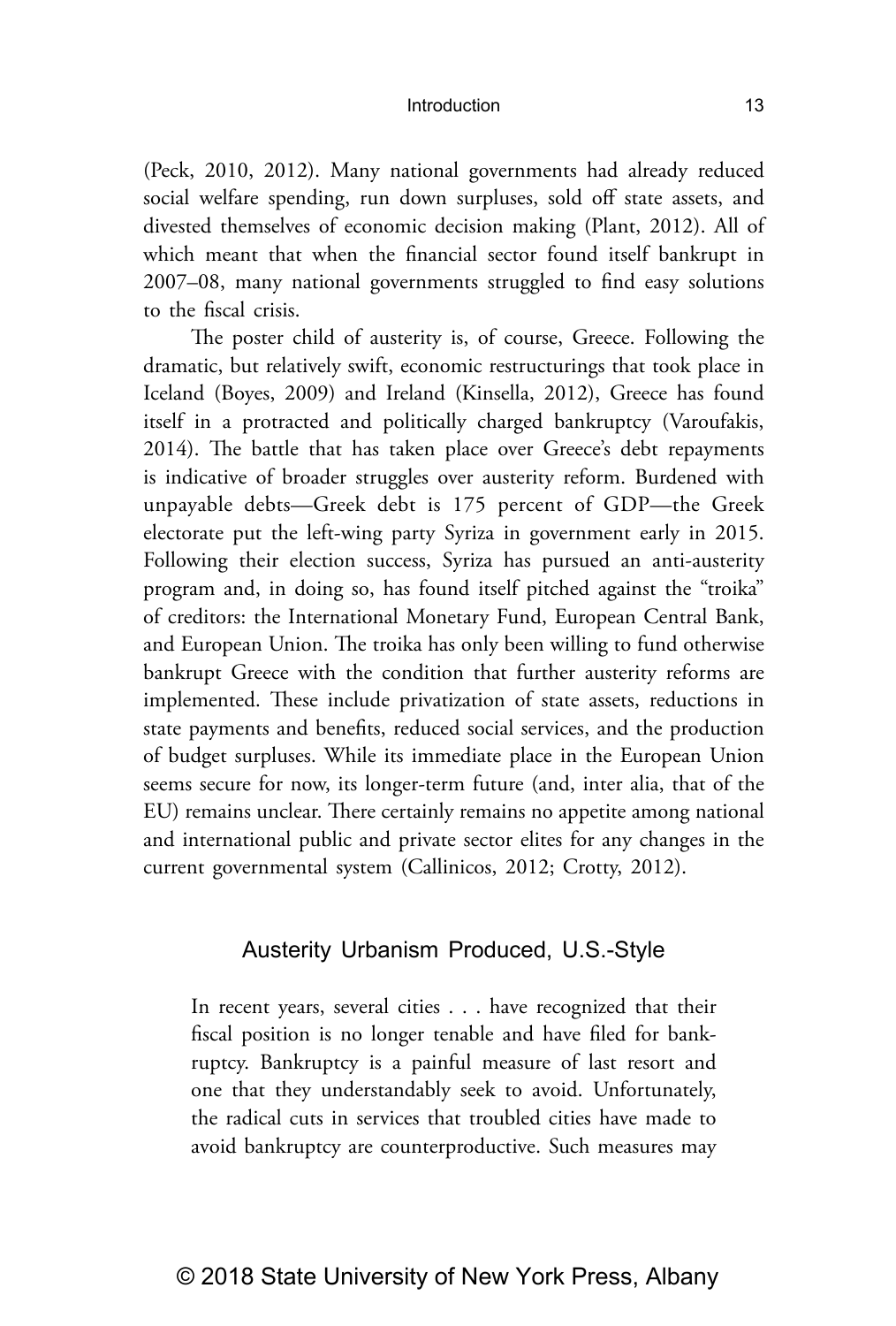or may not stave off a formal declaration of bankruptcy, but they cause more damage to the financial health of the city, and bring about more hardship for its residents, than bankruptcy itself. (Kiewiet & McCubbins, 2014, p. 106)

While austerity has been pursued in much of the Global North, it has taken a different form across national contexts. In the United States, it is often necessary to describe austerity reforms as efficiency programs: removing government waste, stopping overpaying unionized labor, privatizing in order to develop more productive modes of management, and so on (Peck, 2014). The U.S. version of austerity, therefore, tends to be surrounded by a different discourse than that witnessed elsewhere, albeit echoing the technocratic, nonpolitical, and "commonsense" emphasis that characterizes the parallel reforms.

What is clear, particularly in the U.S. context, is that austerity involves a continuation and extension of preceding neoliberal reforms (Tabb, 2014). Given that these neoliberal reforms were themselves, in part at least, responsible for the Great Recession, some have described this context as "zombie neoliberalism" (Peck, 2010). Peck (2010) argues that this involves neoliberalism recreating itself through more authoritarian statecraft, implementing defensive and socially corrosive measures to recreate a failed ideological program. Colin Crouch (2011) has made a similar argument, but Crouch emphasizes how actually existing neoliberalism is recreated not by ideological commitments, but rather by economic (i.e., corporate) interests. A dead but reassertive neoliberalism is therefore not about market solutions, but the defense of economic power.

It is therefore important to place the current U.S. austerity moment in its longer historical context. Understanding this process will clarify how previous rounds of neoliberalization were achieved, and where potential areas for even further austerity reform might reside.

The variegated U.S. municipal financial landscape is a consequence of more than thirty years of neoliberal restructuring (Davidson & Ward, 2014; Tabb, 2015). Current austerity programs are being overlaid upon a governmental landscape that differs radically from that which was subject to reform in the 1970s. The neoliberalization of U.S. cities has been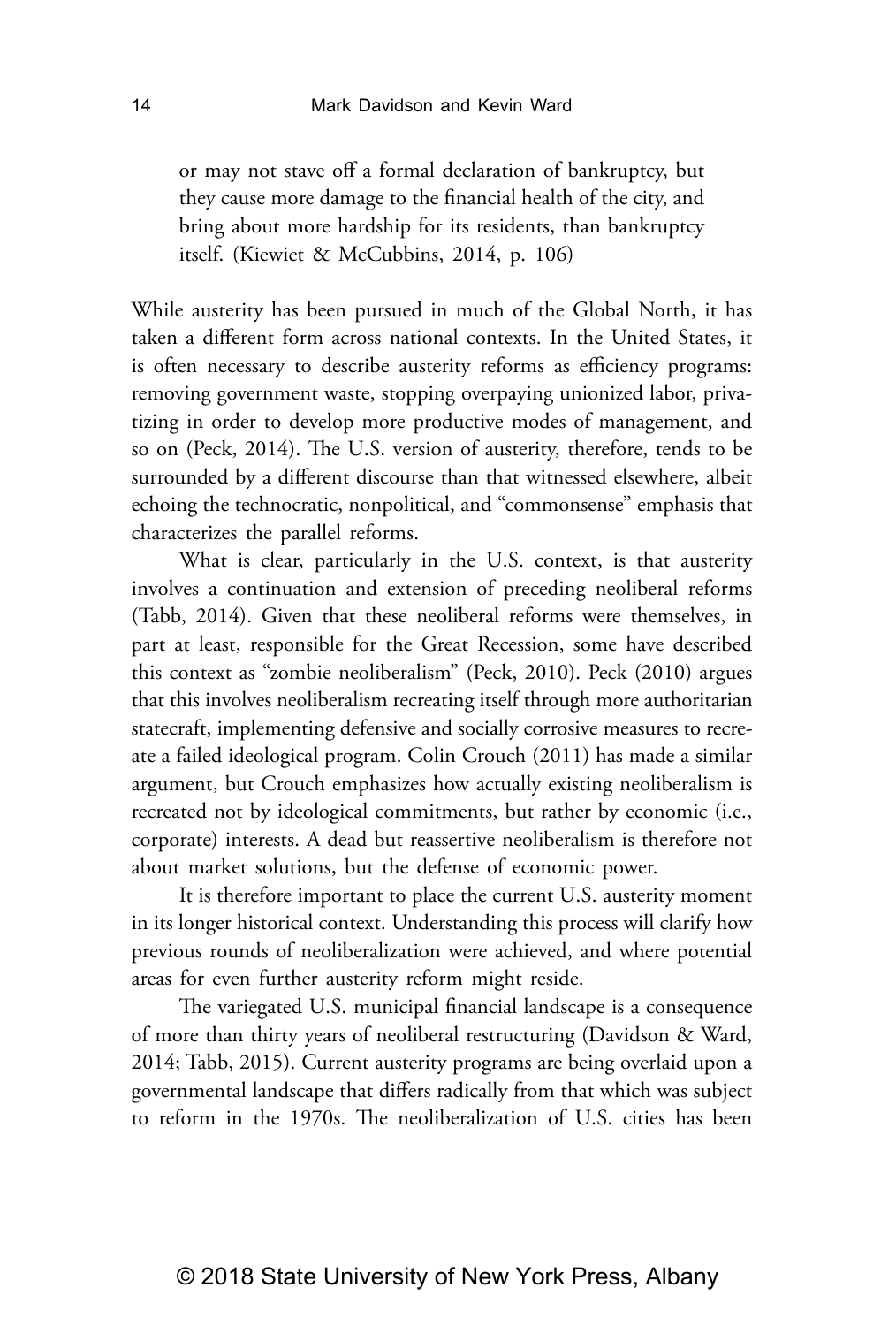a highly uneven and diverse process (Brenner et al., 2010). Although general ideological tenets are present across the political landscapes where neoliberalism has become creed, the ways in which city governance was transformed from the 1980s onward varies according to location. This stated, it is possible to identify general tendencies of governmental change across difference. The DNA-like characteristics of the neoliberal urban governance landscape are as follows (Davidson & Ward, 2014):

- 1. *Restructuring of intergovernmental relations*: This has involved the federal government downloading responsibilities to lower levels (i.e., state and municipal) of government. While it downloads responsibility it does not increase levels of funding. Indeed, oftentimes the opposite is true. The federal government does, however, maintain considerable political control through the establishment of various indicators and metrics, reporting procedures, and competitive funding arrangements that incentivize cooperation/partnership with private sector actors (Leitner et al., 2007).
- 2. *Restructuring of the logics of governmental decision making*: The reduction in guaranteed redistributive allocations from the federal (and state) government has necessitated the growth of speculative financing with municipal governments. Current governmental expenditures are therefore calculated in relation to predicted (i.e., speculative) future incomes. The operation of the municipal government must therefore prioritize its speculative activities in order to ensure the continued operation of its discretionary and required services (Weber, 2010).
- 3. *Restructuring of public finance*: As federal support for local services has been dismantled as a critical part of wider state restructuring, localities have transformed the structure of their financial and fiscal system. New funding sources have had to be developed, usually through the interaction of the city with various financial and development intermediaries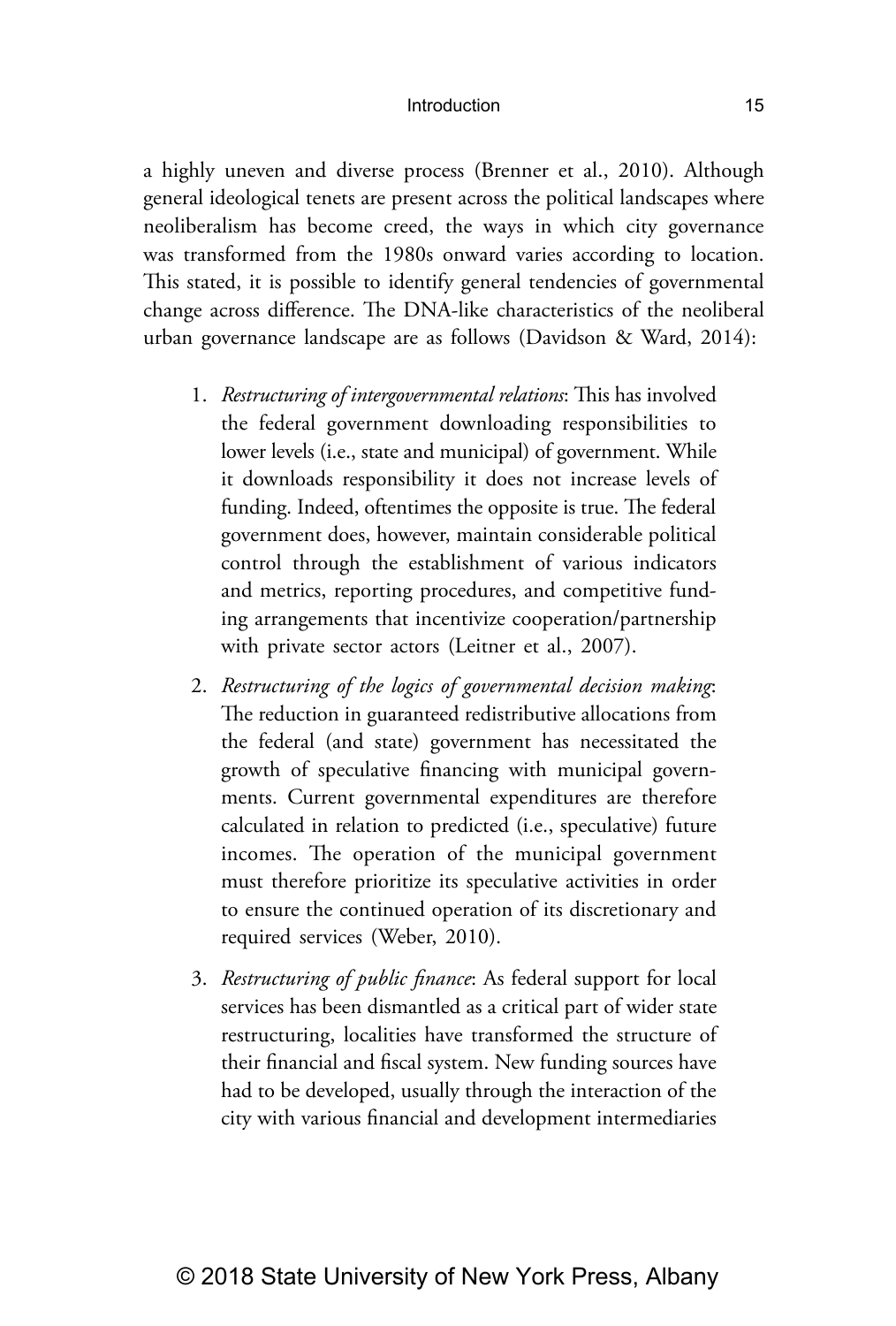(see Byrne, 2005). As a consequence, the income streams identified in city budget documents look totally different to those you might have seen in the late 1970s.

4. *Restructuring of risk allocation*: As a consequence of restructuring and the city's need to develop its own income streams, the exposure of the city to financial risk has increased greatly. Federal and state government neither provides guaranteed redistributed funds nor allocations to buffer the municipality against economic change. The municipal government must therefore manage and respond to local and global economic changes (see Epple & Spatt, 1986; Liu, 2012).

These general tendencies meant most U.S. cities were in fiscal distress by 2010. For cities in a weak fiscal state, the recession and end of federal aid proved catastrophic (Davidson & Ward, 2014; Hall & Jonas, 2014; Peck, 2014; Ross et al., 2014; Skidmore & Scorsone, 2011). The uneven fiscal capacity of the United States was therefore laid bare by the financial crisis.

As cities such as Detroit, Michigan, and San Bernardino, California, filed for Chapter 9 bankruptcy protections, the disciplinary structure of neoliberal urbanism became conspicuous. Due to the changes already outlined, cities have become financial entities; they have been given the responsibility to manage their own financial fate. In the absence of higher levels of government controlling city budgets and funding, cities have come to look like businesses themselves. As such, they are responsible for balancing their budgets and, consequently, acting in fiscally conservative ways. A significance consequence of this financialization (Krippner, 2005; Tabb, 2105) process has been the necessity for cities to fund their activities through financial instruments such as loans and bonds (Davidson & Ward, 2014; Weber, 2002, 2010). When cities need funding for new services, infrastructure, or development projects they must engage with financial markets (Hackworth, 2006). Commonly, this has involved cities borrowing in the capital markets. Since the 1980s, cities across the United States have therefore sourced funding in the form of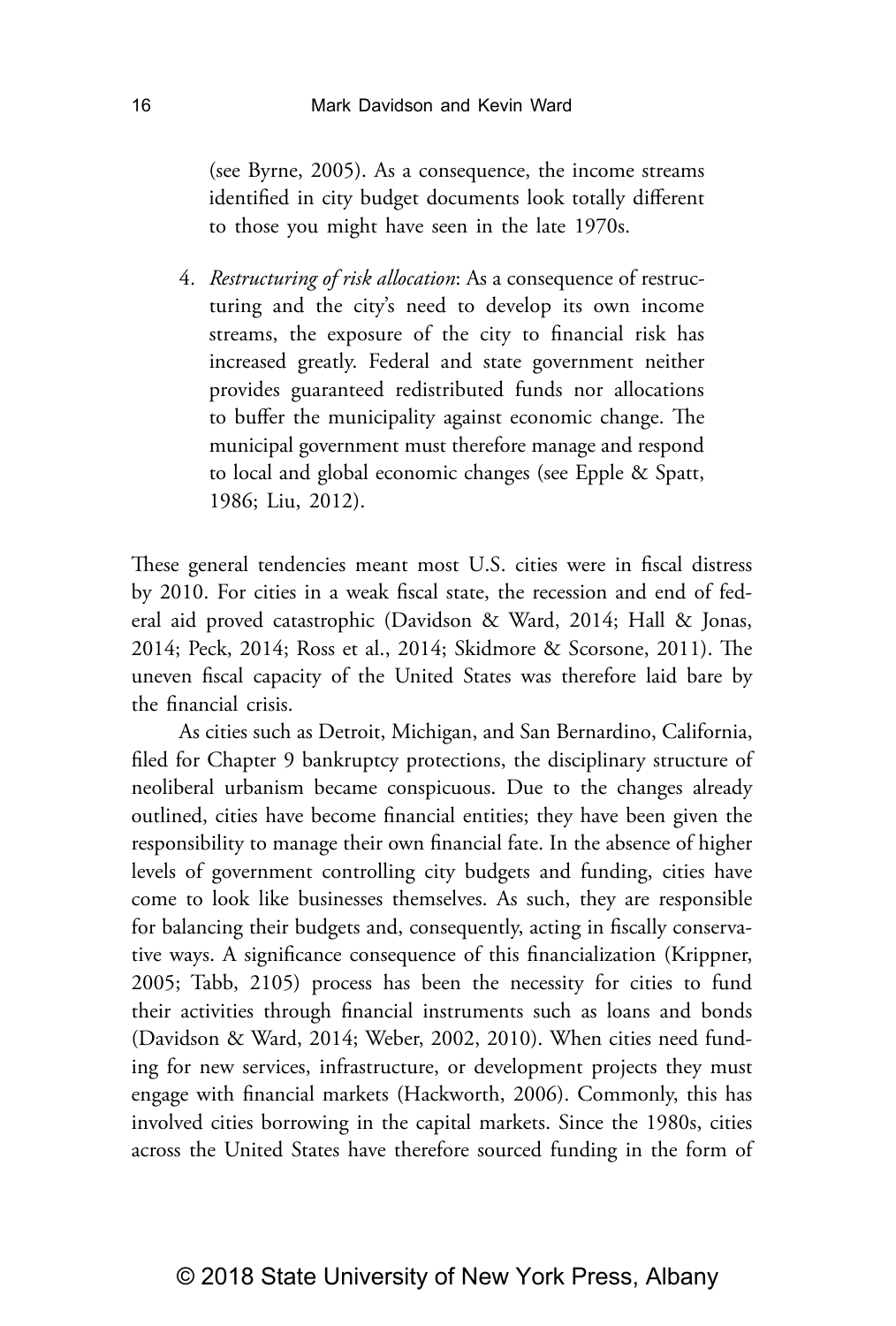municipal bonds. It speaks volumes that in 1980 the municipal bond market was worth approximately \$400 billion and by 2014 it was worth approximately \$3.5 trillion, an almost eightfold increase in the amount of market-sourced debt held by municipalities.

The operation and development of cities has therefore become tied to financial markets. Municipal bonds have become a popular investment, offering modest returns with little or no (presumed) risk. Cities must therefore balance their books and repay their debts on time in order to maintain favorable credit ratings, in just the same way that individuals have been regulated by their credit scores. It has also meant that municipal services and infrastructures have been reworked into fee-generating mechanisms. For example, in order for a city to finance a sewer upgrade, it will institute a user fee (O'Neill, 2013). This creates a monthly income stream, which can be used as a financial tool in the same way that a mortgage payment is securitized.

The neoliberal rollback and transformation of the state therefore necessitated a change in the ways that cities pay for their activities. Alongside basic taxation (e.g., property taxes and sales taxes) now stand a host of financial arrangements that are, and can be made, subject to many kinds of volatility: bond repayments subject to both interest rate fluctuations and credit rating–related adjustments; debt instruments leveraged against interest rates; user fees subject to market and political changes. In addition, cities can simply be sold the wrong or poorly constructed financial instruments, usually by banks eager to collect origination fees and sell on a city's debt.

Neoliberalization and financialization are therefore intricately intertwined. However, it is a relationship not free from contradiction. The growth of the municipal debt market is an indicator of the growing debt burden of cities, and the citizens who fund cities (Sbragia, 1996). In order to keep up with debt payments, alongside other growing expenditures (e.g., public sector employee salaries and benefits), cities must maintain and/or grow their revenues. Usually, the latter is assumed in any organization of debt: the presumption is that a city's economy and related tax base will grow, and therefore more debt can be taken on over the long term. Indeed, because of the speculative basis of the competitive urban system (Davidson & Ward, 2014; Kirkpatrick & Smith, 2011),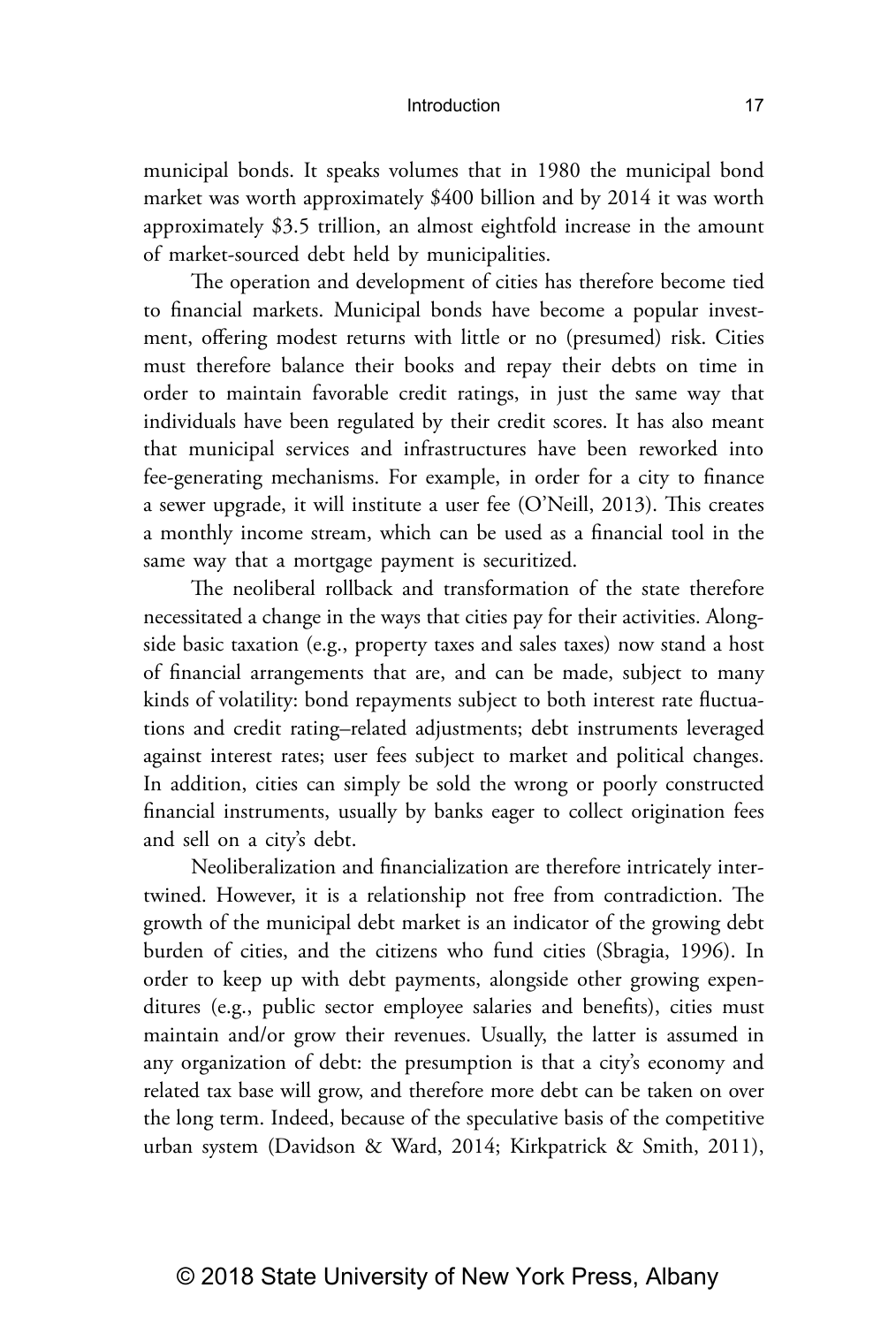this has to be the assumption: one must spend (someone's) money, in order to accumulate it.

This arrangement becomes contradictory when entrepreneurial promises fail to materialize. As we see at the macro level, when compound economic growth does not materialize, the repayment of debts and liabilities becomes very difficult. It was within this context that the 2008 financial crisis hit. Cities had already been neoliberalized: they had become lean in terms of service delivery and highly integrated into the financial economy. Recession meant that neoliberalism required supplementing with austerity in the absence of much greater political and economic reform. Most U.S. cities therefore did not have a set of funding arrangements that were insulated from cyclical trends in the economy. Rather, they had to negotiate economic turbulence through a combination of protecting revenues, drawing down reserves, and adjusting service provisions.

The major revenue sources generated in U.S. cities are tied to the cyclical economy. As recession hit, the housing bubble burst. Declining house values meant declining property taxes. As house prices slumped, so cities found a primary source of their revenues in decline. In addition, local sales taxes fell as people started to cut back on spending. Capital markets also began to freeze up, since banks were reluctant to lend given they were unsure of counterparty risk. In short, the fiscal basis of most cities in the United States was plunged into crisis. This was made more severe since the main expenditures of cities—public sector salaries and benefits—did not adjust according to economic conditions. Falling revenues and static and/or growing expenditure demands create an almost unprecedented fiscal squeeze, to which cities have very few ways of responding.

In this context, it is unsurprising that the cities who were the first to experience financial trouble were those in previously buoyant property markets. The first city to declare bankruptcy was Vallejo, California. Situated just north of San Francisco, the city had experienced significant suburban development in the pre-crisis period. This had generated substantial revenue growth that was channeled into fire and police employee salaries. When the crisis hit, property values fell by 40 percent in Vallejo, and the city's entire revenues could then not cover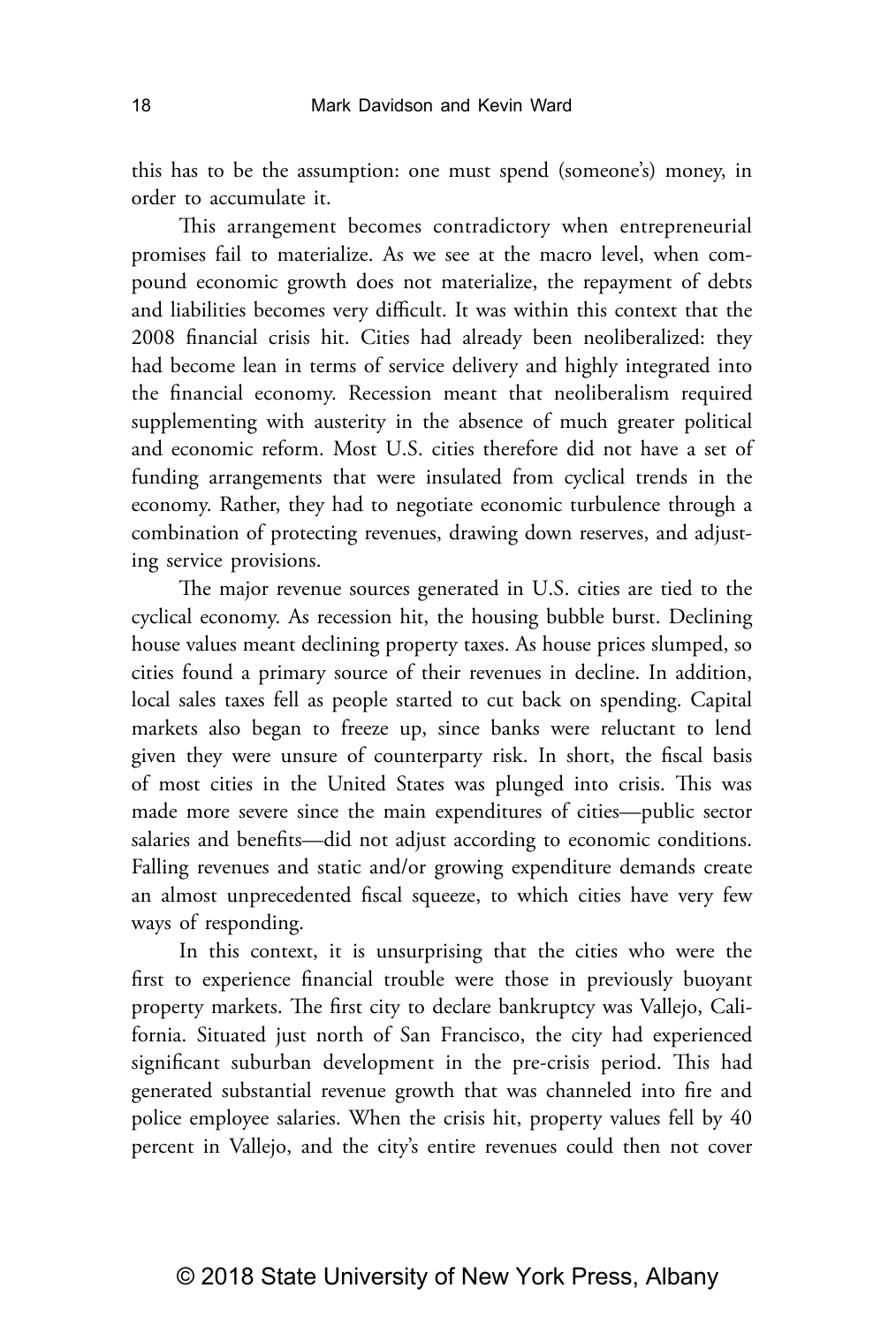the police and fire collective bargaining commitments (see Davidson & Kutz, 2015). Similar stories of fiscal calamity quickly emerged as the Great Recession revealed the precarious fiscal condition of many U.S. cities. While some have lauded Vallejo's rightsizing of its government, making the more general point that "California [is] a laboratory for how to run cities in an age of austerity" (Cha, 2012, p. A1), the evidence is a little less clear cut. What is more certain is that the residents of Vallejo have been conscripted into the restructuring of their government in a form of what Peck (2014, p. 37) rather cutely refers to as "a post-crisis variant of participatory budgeting."

A number of commentators have argued that the United States has not pursued austerity to the same extent that it has been pursued across Europe. The United States may therefore appear to be an example of a country that has rejected austerity in favor of deficit spending to stimulate economic recovery. At the federal level, this may have been true up until 2010 (Williamson, 2012). However, when recent elections and the fiscal federal system of the United States is factored into our analysis, the picture is quite different. As Peck (2014, p. 18) put it: "Even if it has never been the dominant narrative in any explicit way, localized austerity has deep roots in the American model of fiscal federalism."

When President Obama signed the American Recovery and Reinvestment Act, it was described as an economic stimulus that would "create or save three and a half million jobs over the next two years" (White House 2009, np). Such an intervention created a significant countermovement in Washington. Central to this was the economically and culturally conservative Tea Party. Williamson (2012) has claimed that what mobilized this suddenly powerful movement was austerity. Austerity, a form of "free market extremism," brought together an economic elite and a grassroots movement that wanted to reshape the U.S. government along radical libertarian lines. Although this coalition lacked the power to implement this agenda, Williamson (2012, p. 16) claims the strategic political gridlock they constructed has enabled this movement to implement austerity in the absence of lawmaking: "Despite a limited appeal among the general public, this energetic minority's policy of obstructionism has reversed the policy response to economic downturn, turning the agenda from stimulating government spending to deficit-cutting."